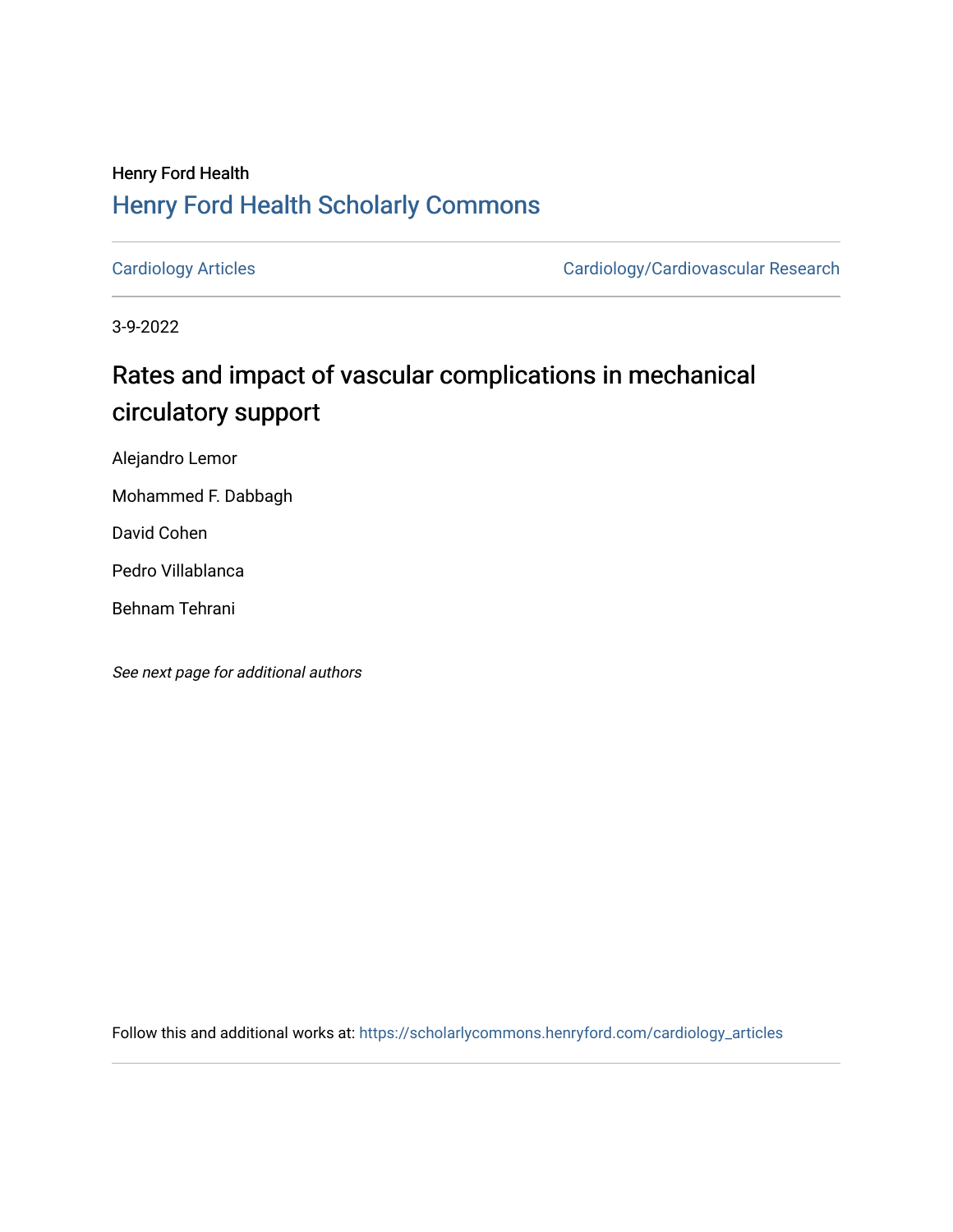#### Authors

Alejandro Lemor, Mohammed F. Dabbagh, David Cohen, Pedro Villablanca, Behnam Tehrani, Khaldoon Alaswad, Mohammad Alqarqaz, David Lasorda, Amir Kaki, Philippe Genereux, William W. O'Neill, and Mir B. Basir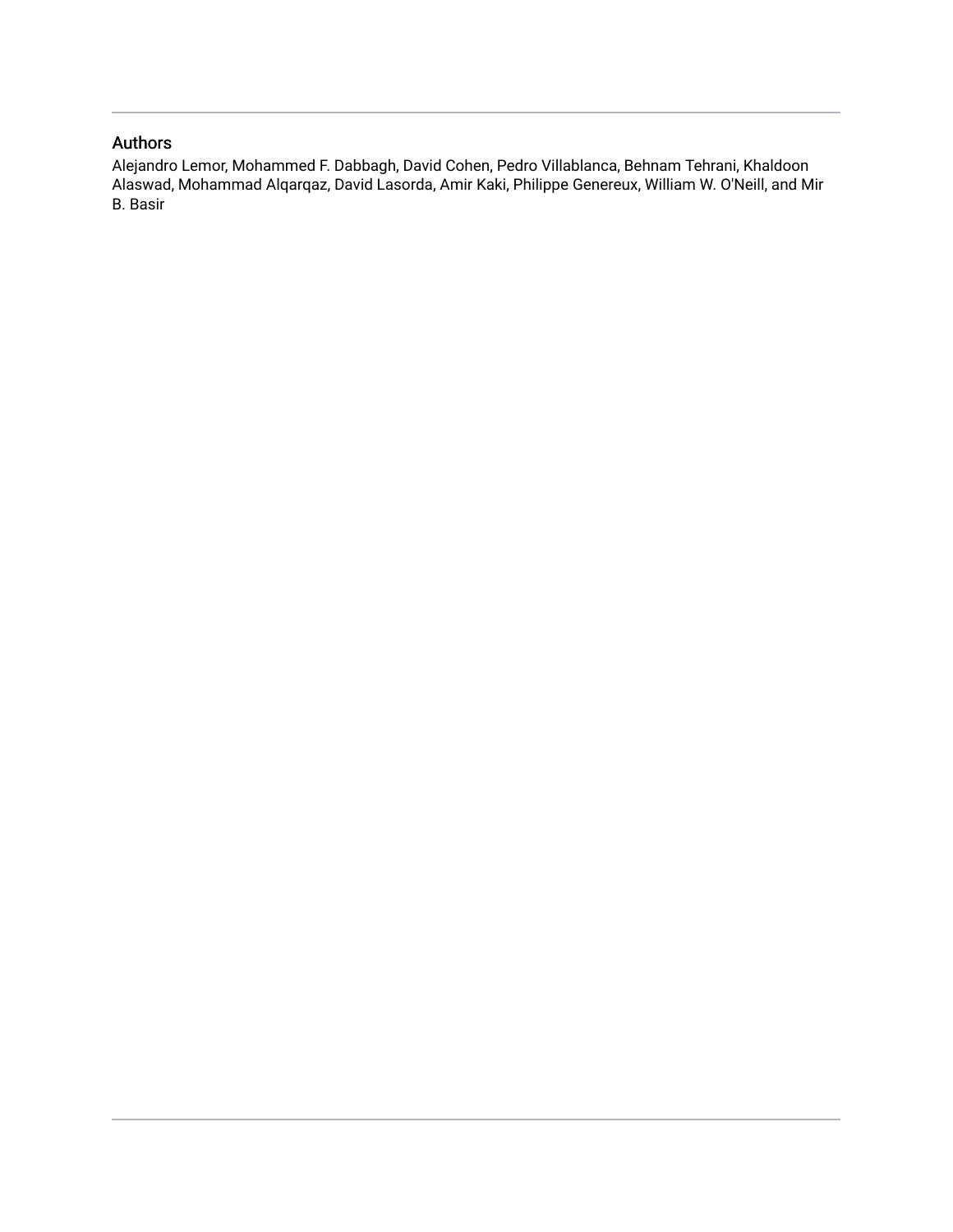#### ORIGINAL STUDIES

**WILEY** 

# Rates and impact of vascular complications in mechanical circulatory support

| Alejandro Lemor MD, $MS^1 \cdot \bullet \cdot$   Mohammed F. Dabbagh MD <sup>1</sup>   David Cohen MD <sup>2</sup>     |
|------------------------------------------------------------------------------------------------------------------------|
| Pedro Villablanca MD, MS <sup>1</sup>  <br>Behnam Tehrani MD <sup>3</sup>   Khaldoon Alaswad MD <sup>1</sup> $\bullet$ |
| Mohammad Algargaz MD <sup>1</sup>   David Lasorda MD <sup>4</sup>   Amir Kaki MD <sup>5</sup>                          |
| Philippe Genereux MD <sup>6</sup>   William O'Neill MD <sup>1</sup>   Mir B. Basir DO <sup>1</sup> ( $\bullet$         |

1 Division of Cardiovascular Medicine, Henry Ford Hospital, Detroit, Michigan, USA

<sup>2</sup>Saint Francis Hospital, Roslyn, NY, and Cardiovascular Research Foundation, New York, New York, USA

3 Inova Heart and Vascular Institute, Falls Church, Virginia, USA

4 Department of Cardiology, Allegheny General Hospital, Pittsburgh, Pennsylvania, USA

5 Department of Cardiology, Ascension St. John Hospital‐Detroit, Detroit, Michigan, USA

6 Gagnon Cardiovascular Institute, Morristown Medical Center, Morristown, New Jersey, USA

#### Correspondence

Alejandro Lemor, MD, MS, Henry Ford Hospital, Cardiovascular Department, 2799W Grand Blvd, Detroit, MI 48202, USA. Email: [alejandrolemor@outlook.com](mailto:alejandrolemor@outlook.com)

**Abstract** 

Background: Mechanical circulatory support (MCS) devices are increasingly used for hemodynamic support in cardiogenic shock or high-risk percutaneous coronary interventions. Vascular complications remain a major source of morbidity and mortality despite technological advances with percutaneous techniques. Little is known about the rates and predictors of vascular complications with large-bore access MCS in the contemporary era.

Methods: The study cohort was derived from National Inpatient Sample using data from 2015 to 2019 for cardiac hospitalizations with the use of: intra-aortic balloon pump (IABP) Impella, and/or extracorporeal membrane oxygenation (ECMO). The rates of vascular complications and in‐hospital outcomes were analyzed using multivariable logistic regression.

Results: Of 221,700 hospitalizations with MCS use, the majority had only IABP (68%). The rates of vascular complications were greatest with ECMO (15.8%) when compared with IABP (3.0%) and Impella (5.6%). Among patients with vascular complications, in‐hospital mortality was higher with ECMO (56.3%) when compared with IABP (26.2%) and Impella (33.8%). Peripheral arterial disease (PAD) was the strongest predictor of vascular complications, with 10 times higher odds when present (adjusted odds ratio [aOR] 10.96, p < 0.001). In risk-adjusted models, when compared with IABP, the use of Impella (aOR: 1.73, p < 0.001), ECMO (aOR: 5.35, p < 0.001), or a combination of MCS devices (aOR: 3.47, p < 0.001) was associated with higher odds of vascular complications.

Conclusions: In contemporary practice, the use of MCS is associated with significant vascular complications and in‐hospital mortality. Predictors of vascular complications include larger arteriotomy size, female gender, and peripheral arterial disease. Vascular access management remains essential to prevent major complications.

#### KEYWORDS

large‐bore access, mechanical circulatory support, vascular complications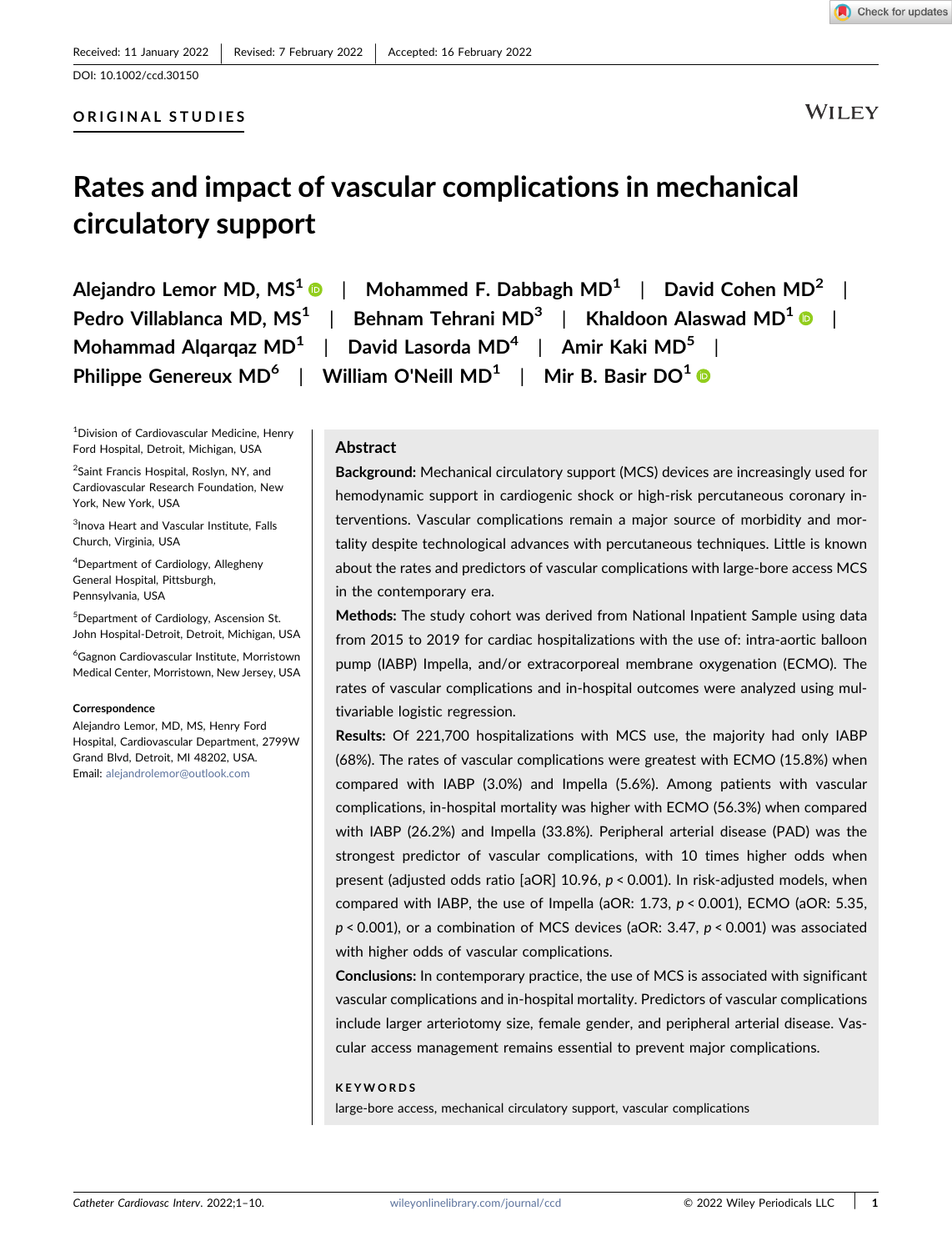#### 1 | INTRODUCTION

Percutaneous mechanical circulatory support (MCS) devices are being increasingly used for hemodynamic support in patients with cardiogenic shock and electively in high-risk coronary interventions. $<sup>1</sup>$  $<sup>1</sup>$  $<sup>1</sup>$ </sup> Although multiple studies have shown the feasibility and safety of mechanical circulatory support devices, $2-6$  vascular complications remain a challenging problem and a source of substantial morbidity. Recent advances in access site management using micropuncture needles, reperfusion sheathes, and vascular closure devices, along with better operator technique, have allowed more complex patients to be considered candidates to receive MCS devices in the contemporary era. Multiple studies have investigated complications and outcomes of percutaneous interventions using large-bore access, $7,8$ however there is still limited data about vascular complications with the use of MCS devices. In this study, we sought to evaluate the rates of vascular complications associated with the use of MCS, along with the predictors of these complications and in‐hospital mortality using a large national database.

#### 2 | METHODS

#### 2.1 | Data source

The study cohort was derived from MCS using data from 2015 to 2019. The National Inpatient Sample (NIS) is a publicly available database of all‐payer hospital inpatient stays developed by the Agency for Healthcare Research and Quality as part of the Healthcare Cost and Utilization Project. The NIS contains all‐payer data on a random sample of hospital inpatient stays from states participating in the Healthcare Cost and Utilization Project within the US National estimates were obtained using sampling weights provided. A detailed explanation of all the variables in the NIS is available online [\(https://](https://www.hcup-us.ahrq.gov/db/nation/nis/nisdde.jsp) [www.hcup-us.ahrq.gov/db/nation/nis/nisdde.jsp](https://www.hcup-us.ahrq.gov/db/nation/nis/nisdde.jsp)). This study was deemed exempt by the Institutional Review Board as the NIS is a publicly available database that contains deidentified patient information.

#### 2.2 | Study cohort

Our study sample was comprised of hospital cardiac admissions (acute myocardial infarction, acute heart failure, valvular heart disease, cardiac arrest, ventricular arrhythmias, and cardiomyopathy) in which any of the following procedures were performed: intra‐aortic balloon pump (IABP), Impella, and/or extracorporeal membrane oxygenation (ECMO). The study population was identified using the International Classification of Diseases, Tenth Edition, Procedure Coding System (ICD‐10‐PCS) codes for IABP (5A02210), Impella ® (5A0221D), and ECMO (5A15223, 5A1522F, 5A1522G, 5A15A2F, and 5A15A2G). We divided the study sample into four groups: IABP, Impella, ECMO, and those that required more than one type of MCS during the hospital stay (IABP + ECMO, IABP + Impella, Impella + ECMO, or all three devices; and not necessarily used at the same time). We were unable to accurately identify those undergoing Tandem Heart® placement using ICD10 codes, therefore, this device is not included in the study sample. NIS does not identify individual patients; therefore, we refer to our sample as a number of hospitalizations or procedures, nonetheless, patient characteristics are reported in the database and can be used to describe comorbidities, age, gender, and race.

#### 2.3 | Patient and hospital characteristics

Baseline patient characteristics, such as age, gender, race, and relevant comorbidities were obtained from the NIS data. The severity of comorbid conditions was defined using a validated Deyo modification of the Charlson Comorbidity Index (CCI). $9,10$  Other characteristics such as teaching status of the hospital, hospital bed size, hospital region, median household income, and insurance status were also included.

#### 2.4 | Study outcomes

Clinical outcomes were identified from ICD‐10 diagnostic or procedural codes. The primary outcome was the rate of vascular complications and the procedure(s) required to treat it, either angioplasty, open vessel repair, fasciotomy, and/or limb amputation. For the purpose of this study, we included the following vascular complications: injury to a blood vessel, noncoronary artery dissection, acquired arteriovenous fistula, acute limb thrombosis, and hemorrhage and/or hematoma following circulatory system procedure. Secondary outcomes included clinical outcomes (such as in‐hospital mortality, acute kidney injury requiring dialysis, acute ischemic or hemorrhagic stroke, blood transfusion, and total hospital costs) and procedural outcomes (such as percutaneous coronary intervention [PCI], coronary artery bypass graft [CABG] surgery, right heart catheterization, mechanical ventilation, palliative care consultation, permanent left ventricular assist device [LVAD] implantation, and heart transplantation). Table S1 contains the ICD-10 codes used for each study variable.

#### 2.5 | Statistical analysis

Descriptive statistics are presented as frequencies with percentages for categorical variables, and medians with interquartile ranges for continuous variables. Univariate comparisons were performed using Pearson chi-square tests for categorical variables and Wilcoxon ranksum tests for continuous variables. Multivariable logistic and linear regression was used to adjust for potential confounders when analyzing clinical outcomes and hospital costs; we included the following variables in the model: age, gender, race, comorbidities (listed in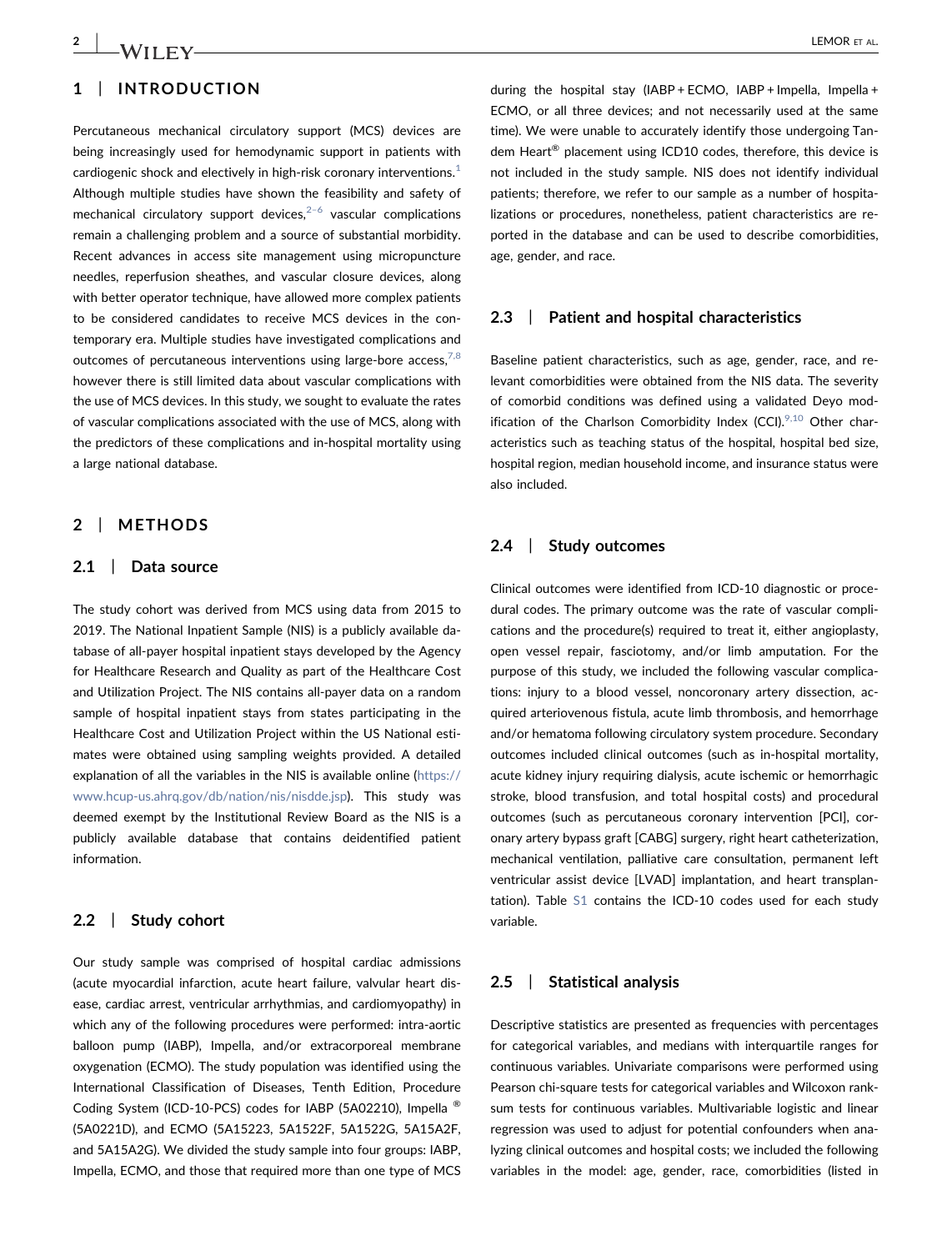# TABLE 1 Baseline patient and hospital<br>characteristics

<span id="page-4-0"></span>

| Baseline patient and hospital<br><b>TABLE 1</b><br>characteristics |                             | Overall    | <b>IABP</b> | Impella    | <b>ECMO</b> | >1 MCS     |
|--------------------------------------------------------------------|-----------------------------|------------|-------------|------------|-------------|------------|
|                                                                    | Number                      | 221,700    | 150,805     | 50,605     | 7525        | 12,765     |
|                                                                    | Age (median [IQR])          | 67 (58-75) | 67 (58-74)  | 69 (60-77) | $62(51-70)$ | 64 (55-72) |
|                                                                    | Female                      | 29.4%      | 28.1%       | 33.4%      | 29.1%       | 29.5%      |
|                                                                    | Race/ethnicity              |            |             |            |             |            |
|                                                                    | White                       | 72.6%      | 72.9%       | 73.2%      | 68.8%       | 69.1%      |
|                                                                    | <b>Black</b>                | 9.6%       | 9.4%        | 9.5%       | 13.4%       | 11.3%      |
|                                                                    | Hispanic                    | 9.2%       | 9.3%        | 9.4%       | 7.9%        | 9.1%       |
|                                                                    | Other                       | 8.5%       | 8.4%        | 7.9%       | 10.0%       | 10.5%      |
|                                                                    | Hypertension                | 77.8%      | 78.6%       | 79.3%      | 64.3%       | 70.2%      |
|                                                                    | Diabetes mellitus           | 42.5%      | 42.3%       | 46.0%      | 30.2%       | 37.1%      |
|                                                                    | Heart failure               | 61.5%      | 57.1%       | 69.8%      | 71.1%       | 74.3%      |
|                                                                    | Systolic heart failure      | 48.7%      | 44.8%       | 57.0%      | 53.2%       | 60.1%      |
|                                                                    | Peripheral artery disease   | 14.3%      | 13.0%       | 17.4%      | 16.9%       | 15.2%      |
|                                                                    | Dyslipidemia                | 59.4%      | 61.5%       | 60.0%      | 37.7%       | 45.1%      |
|                                                                    | Prior myocardial infarction | 28.7%      | 32.5%       | 21.7%      | 18.8%       | 17.6%      |
|                                                                    | Prior PCI                   | 13.6%      | 13.3%       | 15.6%      | 11.2%       | 10.7%      |
|                                                                    | Prior CABG                  | 6.0%       | 5.2%        | 9.2%       | 5.9%        | 4.2%       |
|                                                                    | Obesity                     | 18.8%      | 19.5%       | 17.5%      | 15.9%       | 17.7%      |
|                                                                    | Smoker                      | 3.6%       | 3.6%        | 2.9%       | 3.2%        | 3.6%       |
|                                                                    | <b>COPD</b>                 | 20.2%      | 20.5%       | 21.0%      | 15.6%       | 15.7%      |
|                                                                    | End-stage renal disease     | 4.7%       | 3.9%        | 6.8%       | 5.7%        | 5.2%       |
|                                                                    | Atrial fibrillation         | 30.0%      | 31.1%       | 26.5%      | 31.9%       | 29.3%      |
|                                                                    | Charlson Comorbidity Index  |            |             |            |             |            |
|                                                                    | 0                           | 2.4%       | 2.5%        | 1.9%       | 4.0%        | 1.5%       |
|                                                                    | $\mathbf{1}$                | 15.0%      | 16.2%       | 11.6%      | 19.0%       | 12.5%      |
|                                                                    | 2                           | 23.7%      | 24.2%       | 21.8%      | 23.9%       | 24.6%      |
|                                                                    | $\geq$ 3                    | 58.9%      | 57.1%       | 64.7%      | 53.2%       | 61.3%      |
|                                                                    | Hospital characteristics    |            |             |            |             |            |
|                                                                    | Teaching hospital           | 79.0%      | 77.0%       | 79.5%      | 95.4%       | 90.2%      |
|                                                                    | <b>Hospital Bed Size</b>    |            |             |            |             |            |
|                                                                    | Small                       | 11.9%      | 12.2%       | 13.3%      | 4.7%        | 6.6%       |
|                                                                    | Medium                      | 26.3%      | 27.4%       | 26.7%      | 11.6%       | 19.5%      |
|                                                                    | Large                       | 61.8%      | 60.3%       | 60.0%      | 83.8%       | 73.9%      |
|                                                                    | <b>Hospital Region</b>      |            |             |            |             |            |
|                                                                    | Northeast                   | 17.6%      | 17.9%       | 14.4%      | 24.4%       | 23.5%      |
|                                                                    | Midwest                     | 23.7%      | 24.7%       | 20.5%      | 24.6%       | 24.0%      |
|                                                                    | South                       | 39.8%      | 38.8%       | 44.5%      | 36.2%       | 34.9%      |
|                                                                    | West                        | 18.9%      | 18.7%       | 20.7%      | 14.9%       | 17.6%      |
|                                                                    | Other characteristics       |            |             |            |             |            |
|                                                                    | Elective admission          | 16.6%      | 15.2%       | 20.0%      | 24.2%       | 14.8%      |
|                                                                    |                             |            |             |            |             |            |

(Continues)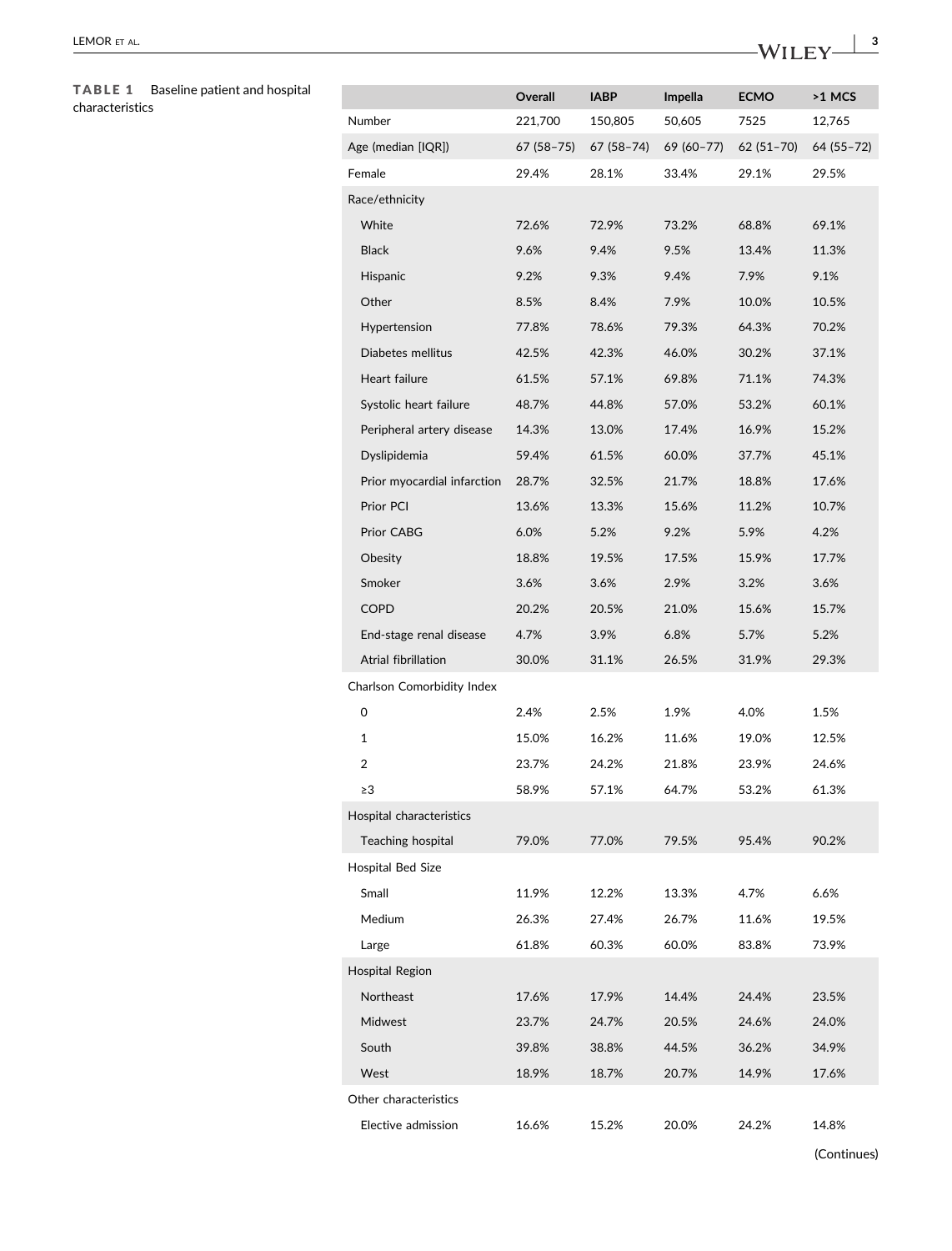| <b>TABLE 1</b><br>(Continued) |                         | <b>Overall</b> | <b>IABP</b> | Impella | <b>ECMO</b> | $>1$ MCS |
|-------------------------------|-------------------------|----------------|-------------|---------|-------------|----------|
|                               | Median household income |                |             |         |             |          |
|                               | 0-25th percentile       | 28.6%          | 28.0%       | 31.8%   | 25.2%       | 25.1%    |
|                               | 26th-50th percentile    | 26.8%          | 26.9%       | 27.2%   | 26.2%       | 24.1%    |
|                               | 51st-75th percentile    | 24.7%          | 24.8%       | 23.6%   | 26.2%       | 26.3%    |
|                               | 76th-100th percentile   | 20.0%          | 20.3%       | 17.4%   | 22.3%       | 24.5%    |
|                               | <b>Primary Payer</b>    |                |             |         |             |          |
|                               | Medicare                | 56.0%          | 55.1%       | 62.4%   | 44.9%       | 47.2%    |
|                               | Medicaid                | 9.9%           | 10.2%       | 8.6%    | 13.2%       | 10.7%    |
|                               | Private Insurance       | 26.5%          | 26.9%       | 22.0%   | 34.8%       | 3439.0%  |
|                               | Self-pay/other          | 7.6%           | 7.8%        | 7.0%    | 7.2%        | 7.8%     |

Abbreviations: CABG, coronary artery bypass graft; COPD, chronic obstructive pulmonary disease; ECMO, extracorporeal membrane oxygenation; IABP, intra‐aortic balloon pump; IQR, interquartile range; MCS, mechanical circulatory support; PCI, percutaneous coronary intervention.

Table [1](#page-4-0)), CCI, hospital bed size, hospital teaching status, PCI, CABG, and LVAD implantation. Multivariable logistic regression was used to analyze predictors for vascular complications and in‐hospital mortality. Statistical analysis was performed with STATA 14, and a  $p$  value less than 0.05 was considered significant for all the analyses.

#### 3 | RESULTS

From 2015 to 2019, we identified 221,700 cardiac hospitalizations with cardiovascular procedures requiring MCS; IABP was the most common form of MCS among the study sample (68.0%), followed by Impella® (22.8%), and then ECMO (3.4%); 5.8% of hospitalizations used more than 1 type of MCS). The ECMO cohort had the youngest patients (median age 62 years old) and with a lower frequency of comorbidities, except for heart failure. Among those requiring more than 1 MCS, 45.9% had IABP and Impella, 30.0% had IABP and ECMO, 18.5% had Impella and ECMO, and 5.6% had all three devices during their hospitalization (Table S2). Table [1](#page-4-0) shows a complete description of baseline patient and hospitalization characteristics. In‐hospital mortality was highest in the ECMO cohort (53.4%) and lowest in the IABP cohort (21.5%). Those with vascular complications had significantly higher rates of mortality when compared with those without vascular complications, except for the ECMO cohort  $(p = 0.26)$ . The rates of acute kidney injury requiring dialysis, acute ischemic or hemorrhagic stroke, and blood transfusions were higher in those who underwent ECMO. Table [2](#page-6-0) shows the clinical outcomes among the study cohorts. The rates of PCI were higher in the Impella cohort (77.3%), and those with IABP had higher rates of CABG (42.7%). Permanent LVAD implantation and heart transplantation were higher in the ECMO cohort. Table [3](#page-6-1) shows the procedural outcomes among the study cohorts.

#### 3.1 | Vascular complications and treatment required

Among those who underwent only IABP, 3.0% had vascular complications; in the presence of vascular complications, in‐hospital mortality was 26.2%, and 9.1% required either angioplasty or vessel repair. In those with Impella use, 5.6% had vascular complications, and their mortality when vascular complication was present was 33.8%, and 18.2% required angioplasty or vessel repair (Figure S1). The hospitalizations with ECMO use had a 15.8% rate of vascular complications, and their mortality (among those with vascular complications) was 56.3%. Finally, those requiring more than one MCS device had a 10.7% rate of vascular complications. Figure [4](#page-9-0) shows the trend of vascular complications for each cohort during the study period.

#### 3.2 | Correlates of vascular complications

Based on multivariable logistic regression, peripheral arterial disease (PAD) was the strongest predictor of vascular complications, with 10 times higher odds when PAD was present (aOR 10.96,  $p < 0.001$ ). Female gender, systolic heart failure, atrial fibrillation, and vasopressor use were also predictors of vascular complications (Figure [1\)](#page-7-0). When compared with IABP, the use of Impella (aOR: 1.73, p < 0.001), ECMO (aOR: 5.4,  $p < 0.001$ ), or a combination of MCS (aOR: 3.4,  $p < 0.001$ ) was associated with higher odds of vascular complications.

#### 3.3 | In‐hospital mortality

The overall hospital mortality was 21.5%, with higher rates in those with ECMO (53.4%, aOR: 4.64, p < 0.001), Impella (24.8%, aOR 1.40, p < 0.001), and combination of MCS (47.6%, aOR: 4.28, p < 0.001),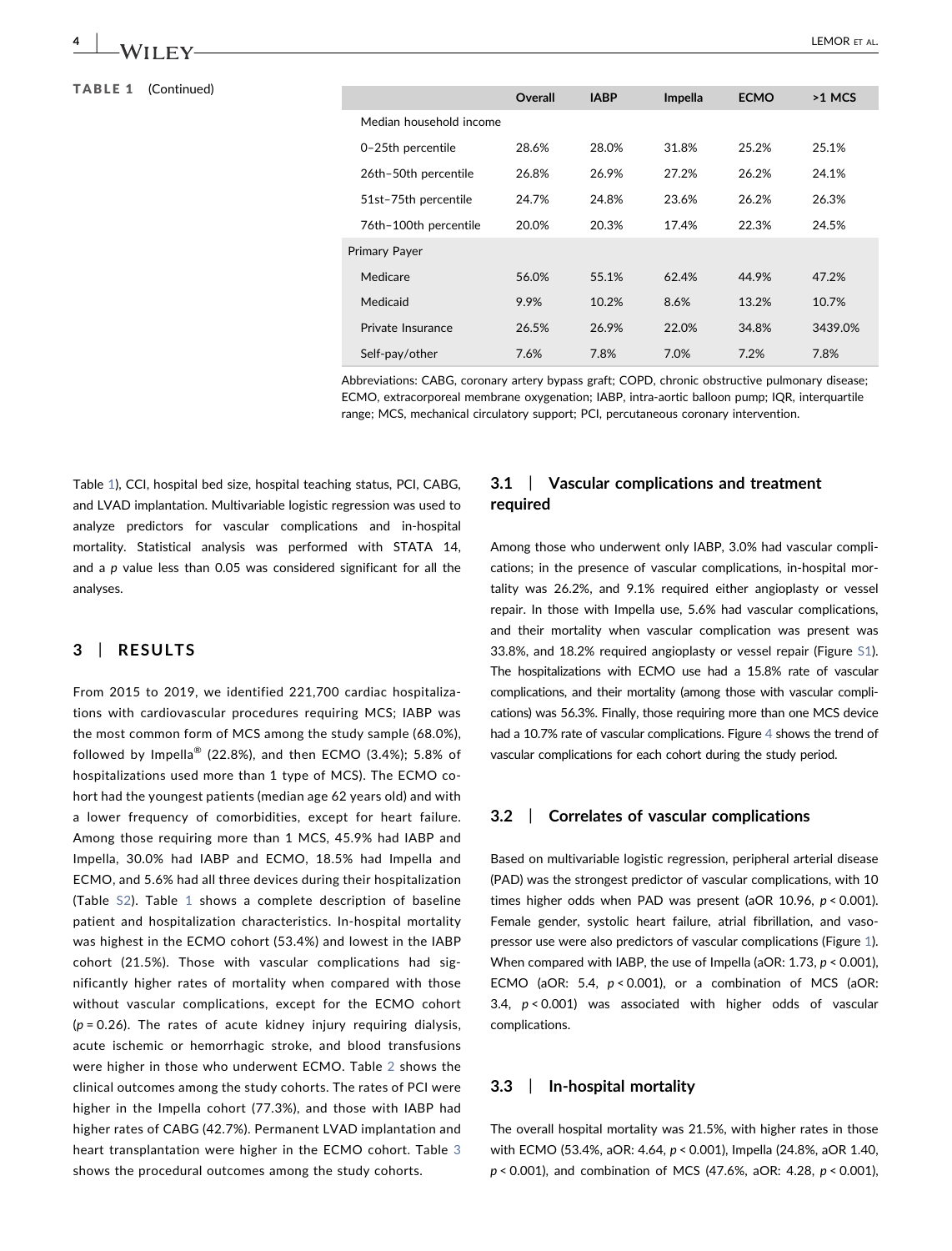#### <span id="page-6-0"></span>TABLE 2 Secondary outcomes

<span id="page-6-1"></span>TABLE 3 Procedural outcomes

| <b>Clinical outcomes</b>                   | Overall | <b>IABP</b> | Impella | <b>ECMO</b> | $>1$ MCS |
|--------------------------------------------|---------|-------------|---------|-------------|----------|
| In-hospital mortality                      | 21.5%   | 16.6%       | 24.8%   | 53.4%       | 47.6%    |
| With vascular complications                | 35.9%   | 26.2%       | 33.8%   | 56.3%       | 54.0%    |
| Without vascular complications             | 20.9%   | 16.3%       | 24.3%   | 52.9%       | 46.8%    |
| $p$ value*                                 | < 0.001 | < 0.001     | < 0.001 | 0.26        | 0.04     |
| Acute kidney injury requiring hemodialysis | 2.2%    | 1.9%        | 1.9%    | 7.2%        | 4.3%     |
| With vascular complications                | 4.4%    | 4.2%        | 2.0%    | 7.1%        | 7.7%     |
| Without vascular complications             | 2.1%    | 1.9%        | 1.9%    | 7.3%        | 3.9%     |
| $p$ value <sup>#</sup>                     | < 0.001 | 0.007       | 0.98    | 0.89        | 0.03     |
| Acute ischemic or hemorrhagic stroke       | 2.3%    | 1.8%        | 2.1%    | 6.4%        | 5.3%     |
| With vascular complications                | 5.0%    | 3.3%        | 4.4%    | 9.2%        | 8.5%     |
| Without vascular complications             | 2.1%    | 1.8%        | 2.0%    | 5.8%        | 5.0%     |
| $p$ value <sup>#</sup>                     | < 0.001 | 0.047       | < 0.001 | 0.058       | 0.227    |
| <b>Blood transfusion</b>                   | 14.8%   | 14.5%       | 12.8%   | 22.7%       | 21.8%    |
| With vascular complications                | 24.7%   | 27.1%       | 23.5%   | 18.1%       | 25.0%    |
| Without vascular complications             | 14.4%   | 14.2%       | 12.1%   | 23.6%       | 21.4%    |
| $p$ value <sup>#</sup>                     | < 0.001 | < 0.001     | < 0.001 | 0.007       | 0.663    |

Abbreviations: CABG, coronary artery bypass graft; ECMO, extracorporeal membrane oxygenation; IABP, intra‐aortic balloon pump; LVAD, left ventricular assist device; MCS, mechanical circulatory support; PCI, percutaneous coronary intervention.

<span id="page-6-3"></span><span id="page-6-2"></span>\*Adjusted for age, gender, comorbidities, PCI, CABG, acute stroke, hemodialysis, and LVAD implant. # Adjusted for age, gender, comorbidities, PCI, CABG, and LVAD implant.

| <b>Procedural outcomes</b>            | Overall (%) | IABP (%) | Impella (%) | <b>ECMO (%)</b> | >1 MCS (%) |
|---------------------------------------|-------------|----------|-------------|-----------------|------------|
| Percutaneous coronary<br>intervention | 46.7        | 37.9     | 77.3        | 15.6            | 48.0       |
| Coronary artery bypass graft          | 32.7        | 42.7     | 6.8         | 19.9            | 24.3       |
| Right heart catheterization           | 13.3        | 12.0     | 13.2        | 18.2            | 25.2       |
| Mechanical ventilation                | 8.4         | 7.7      | 10.2        | 8.7             | 10.3       |
| Palliative care consultation          | 8.5         | 6.5      | 9.2         | 23.7            | 19.8       |
| <b>Permanent LVAD</b><br>Implantation | 2.3         | 2.0      | 1.3         | 7.6             | 6.1        |
| Heart transplant                      | 1.2         | 1.0      | 0.4         | 5.1             | 3.4        |

Abbreviations: ECMO, extracorporeal membrane oxygenation; IABP, intra‐aortic balloon pump; LVAD, left ventricular assist device; MCS, mechanical circulatory support.

when compared with the IABP cohort (16.6%). Vascular complications were associated with higher odds of mortality (aOR: 1.62  $p$  < 0.001). Other predictors of mortality were age more than 65 years old, female gender, diabetes, end‐stage renal disease (ESRD), vasopressor use, teaching hospital, mechanical ventilation, acute stroke. Lower odds of mortality were seen in those that underwent PCI, CABG, LVAD implant and had open vessel repair (Figure [2](#page-8-0)).

#### 3.4 | Hospital costs

Overall, the total hospital costs were significantly higher in those patients that had vascular complications when compared with those without (\$103,159 vs. \$63955, p < 0.001). Similarly, total hospital costs based on the procedure type were higher in those with vascular complications. Figure [3](#page-9-1) shows a complete analysis of costs by the type of procedure based on the presence or absence of vascular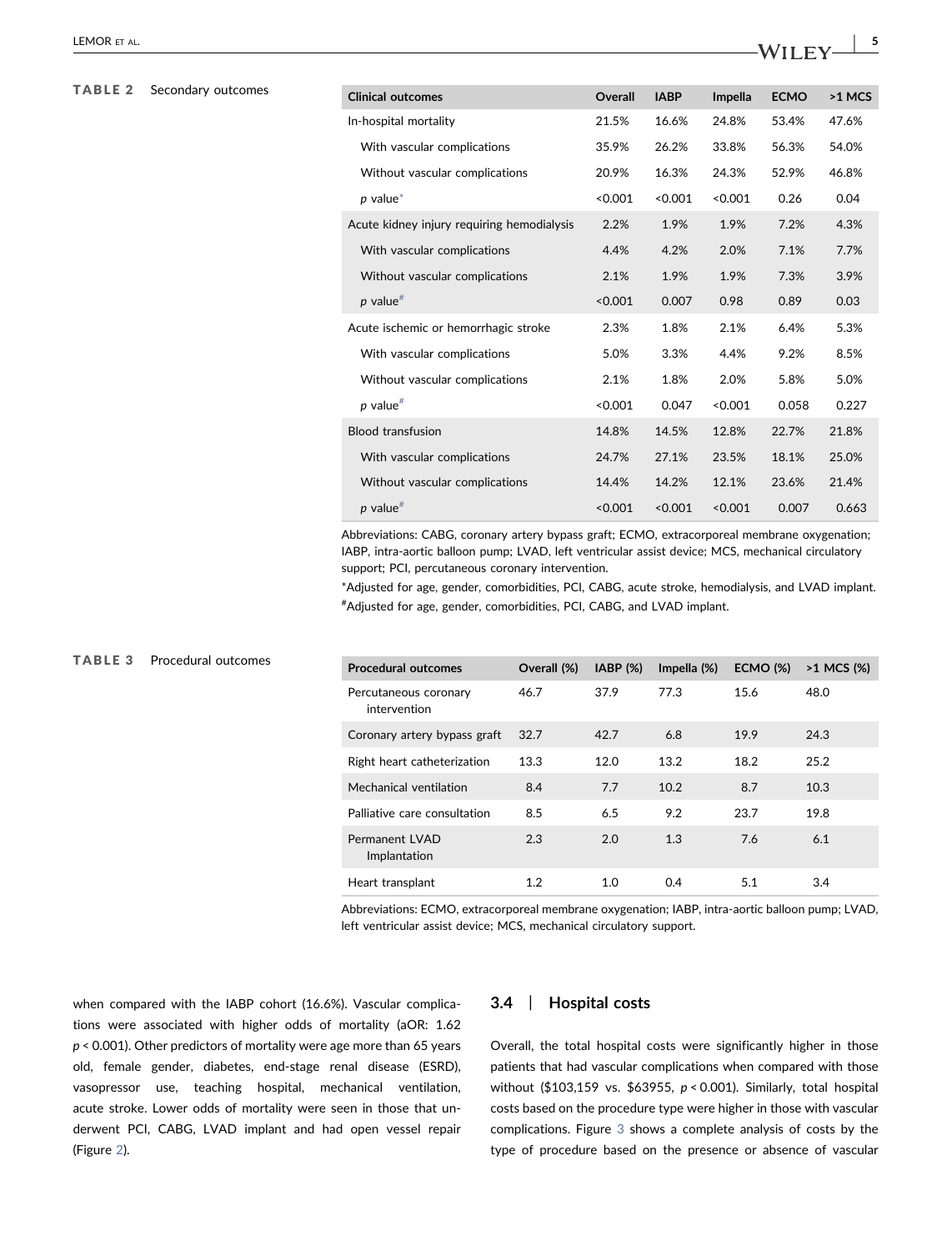<span id="page-7-0"></span>

FIGURE 1 Predictors of vascular complications in MCS. Predictors of vascular complications included peripheral arterial disease, female gender, systolic heart failure, atrial fibrillation, and vasopressor use. CABG, coronary artery bypass graft; COPD, chronic obstructive pulmonary disease; ECMO, extracorporeal membrane oxygenation; IABP, intra‐aortic balloon pump; MCS, mechanical circulatory support; PCI, percutaneous coronary intervention [Color figure can be viewed at [wileyonlinelibrary.com\]](http://wileyonlinelibrary.com)

complications, adjusted for baseline characteristics and in‐hospital procedures.

#### 4 | DISCUSSION

Using a large, real‐world sample, we made several interesting observations among MCS procedures in the United States. First, the frequency of vascular complications varies between the type of MCS, from 3% to 15%. Second, the odds of mortality were significantly higher in patients with vascular complications. Third, predictors of vascular complications include female gender, systolic heart failure, peripheral arterial disease, and vasopressor use. Third, age > 65 years old, female gender, diabetes, ESRD, vasopressor use, admission to a teaching hospital, mechanical ventilation, acute stroke, and vascular complications were predictors of in‐hospital mortality. Fourth, hospital costs are significantly higher in patients with vascular complications, irrespective of type of MCS.

Vascular complications from percutaneous interventions are associated with a significant increase in peri‐procedural morbidity and mortality. $11-13$  Percutaneous options are increasingly sought for the treatment of cardiogenic shock, complex coronary artery disease, and valvular heart disease; however, these therapies frequently require large‐bore access and can be harmful. In our current study, the presence of vascular complications ranged from 3% to 15%, however, among those patients with vascular complications, their mortality was significantly higher when compared with those without.

Over the past decade, the use of MCS has increased significantly, with ongoing efforts to help identify which patients benefit from these devices. $14-18$  $14-18$  Management of vascular access remains an issue when using these devices. Prior studies have reported vascular complications similar to our findings, around 4% for IABP, 6%–8% for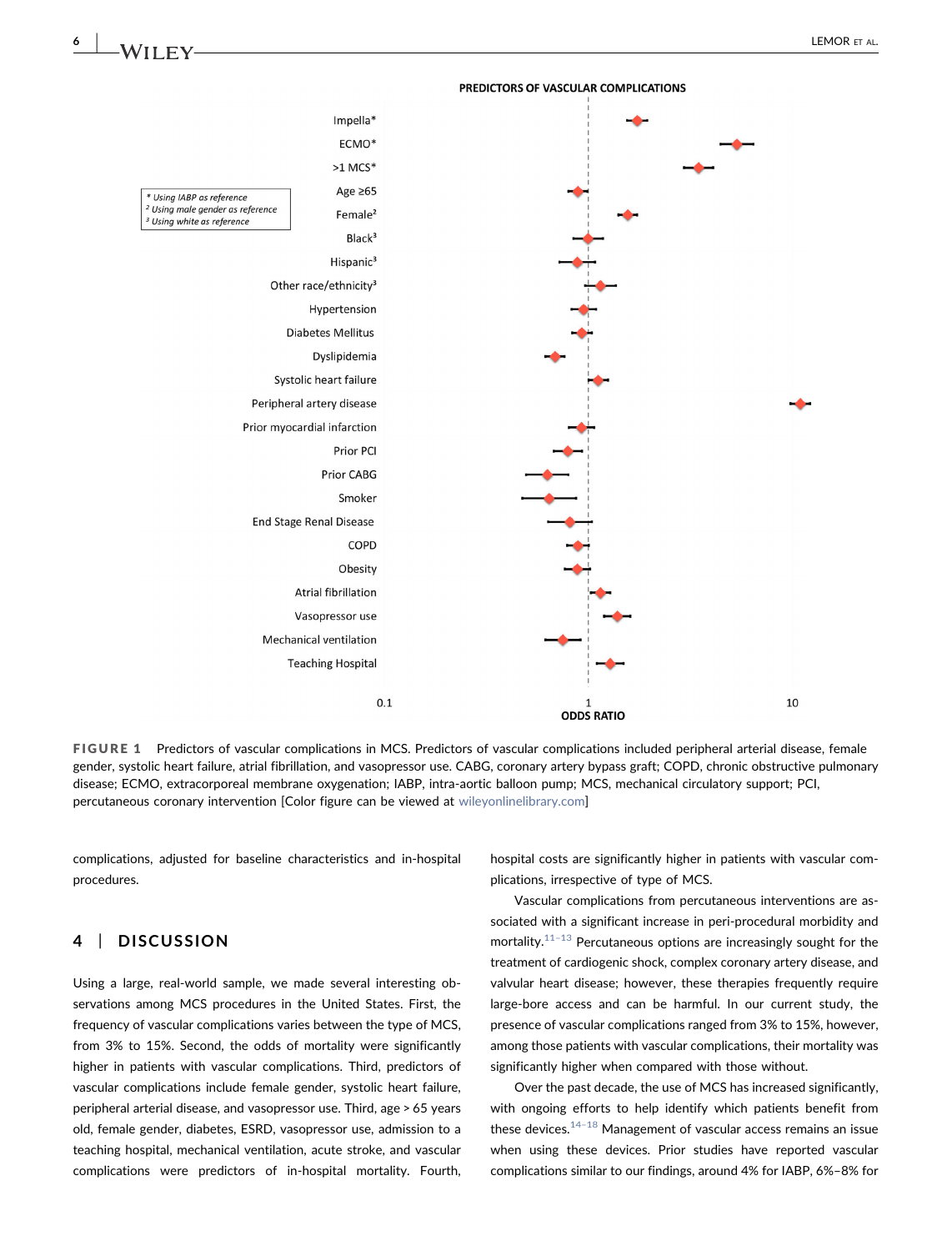<span id="page-8-0"></span>



FIGURE 2 Predictors of in-hospital mortality in MCS. In-hospital mortality was higher in patients with vascular complications, those who underwent Impella, ECMO or more than 1 MCS (in comparison with IABP), age more than 65 years old, female gender, diabetes, ESRD, vasopressor use, teaching hospital, mechanical ventilation, and acute stroke. CABG, coronary artery bypass graft; COPD, chronic obstructive pulmonary disease; ECMO, extracorporeal membrane oxygenation; ESRD, end-stage renal disease; IABP, intra-aortic balloon pump; MCS, mechanical circulatory support; PCI, percutaneous coronary intervention [Color figure can be viewed at [wileyonlinelibrary.com\]](http://wileyonlinelibrary.com)

Impella, and 12%-15% for ECMO.<sup>[6,19](#page-10-6)</sup> The impact of vascular complications is seen by the significant increase in mortality and hospitalization costs.

Female gender was a strong predictor for developing vascular complications across all forms MCS use (odds ratio 1.56,  $p < 0.001$ ). Multiple previous studies have shown the female gender to be an independent risk factor for developing vascular complications with large-bore access. $20,21$  The mechanism of this increased risk is complex and includes variations in hemostasis, inappropriate anticoagulant pharmacological dosing, as well smaller caliber vasculature in women which may contribute to increased risk of vascular trauma and subsequent bleeding or limb ischemia.<sup>[22,23](#page-10-8)</sup> Additionally, other studies have shown the female gender to be associated with arteriotomy closure device failure which may contribute to this increased risk of bleeding[.24,25](#page-11-0)

Insertion of large‐bore access can lead to significant perfusion compromise depending on vascular caliber and access size. Therefore, reperfusion sheaths have been utilized successfully to ensure adequate perfusion to the limb distally.<sup>[26](#page-11-1)</sup> Alternatively, transcaval access has been used to bypass small iliac arteries or significant occlusive disease in the lower extremity vasculature and deliver large‐ bore access MCS devices successfully.<sup>[27](#page-11-2)</sup>

The high periprocedural risk of morbidity and mortality mediated by vascular complications can be mitigated by percutaneous management options which are associated with improved outcomes.[28](#page-11-3) However, the prevention of vascular complications remains indispensable. This can be done by utilizing MCS devices for the shortest duration, early detection of vascular complications, and appropriate patient and device se-lection before MCS insertion.<sup>[29](#page-11-4)</sup>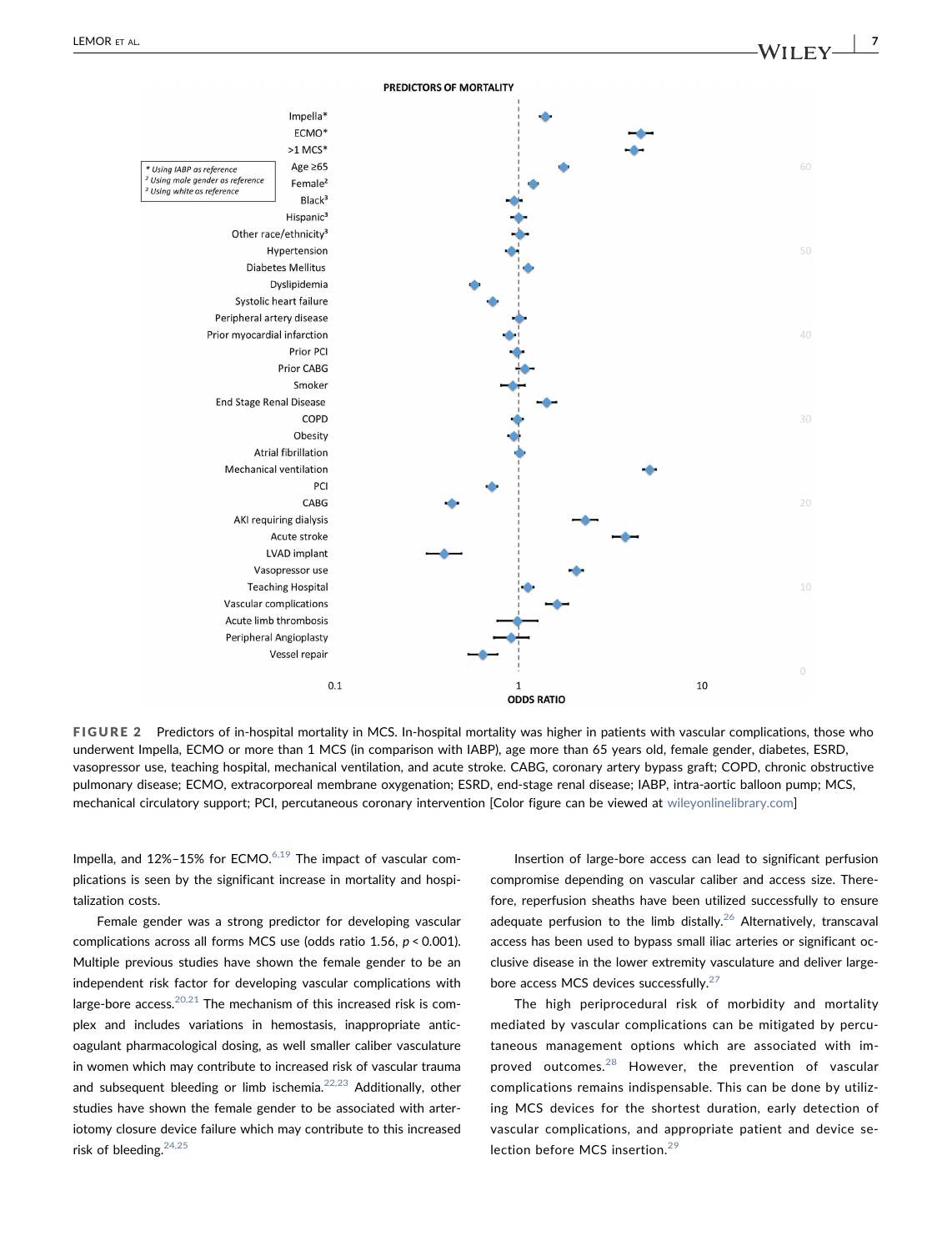

FIGURE 3 Median hospital costs based on the presence or absence of vascular complications. The total hospital costs were significantly higher in those patients that had vascular complications when compared with those without, regardless of the type of MCS used. ECMO, extracorporeal membrane oxygenation; IABP, intra‐aortic balloon pump; MCS, mechanical circulatory support [Color figure can be viewed at [wileyonlinelibrary.com\]](http://wileyonlinelibrary.com)

<span id="page-9-0"></span>

#### FIGURE 4 Trend of vascular complications during the study period. The rates of vascular complications have remained similar during the study period. ECMO, extracorporeal membrane oxygenation; IABP, intra‐aortic balloon pump; MCS, mechanical circulatory support [Color figure can be viewed at [wileyonlinelibrary.com](http://wileyonlinelibrary.com)]

#### 5 | LIMITATIONS

The NIS data is based on ICD‐ 10 codes, and like any administrative database, there is a possibility of a coding error. The NIS database also does not contain specific information on the indication for the

MCS or decision‐making regarding the choice of MCS. Lack of information regarding laboratory results, medications, hemodynamic state, and imaging findings renders a more comprehensive analysis infeasible with this database. Despite these limitations, our results provide real-world data on the rates and outcomes of vascular

<span id="page-9-1"></span>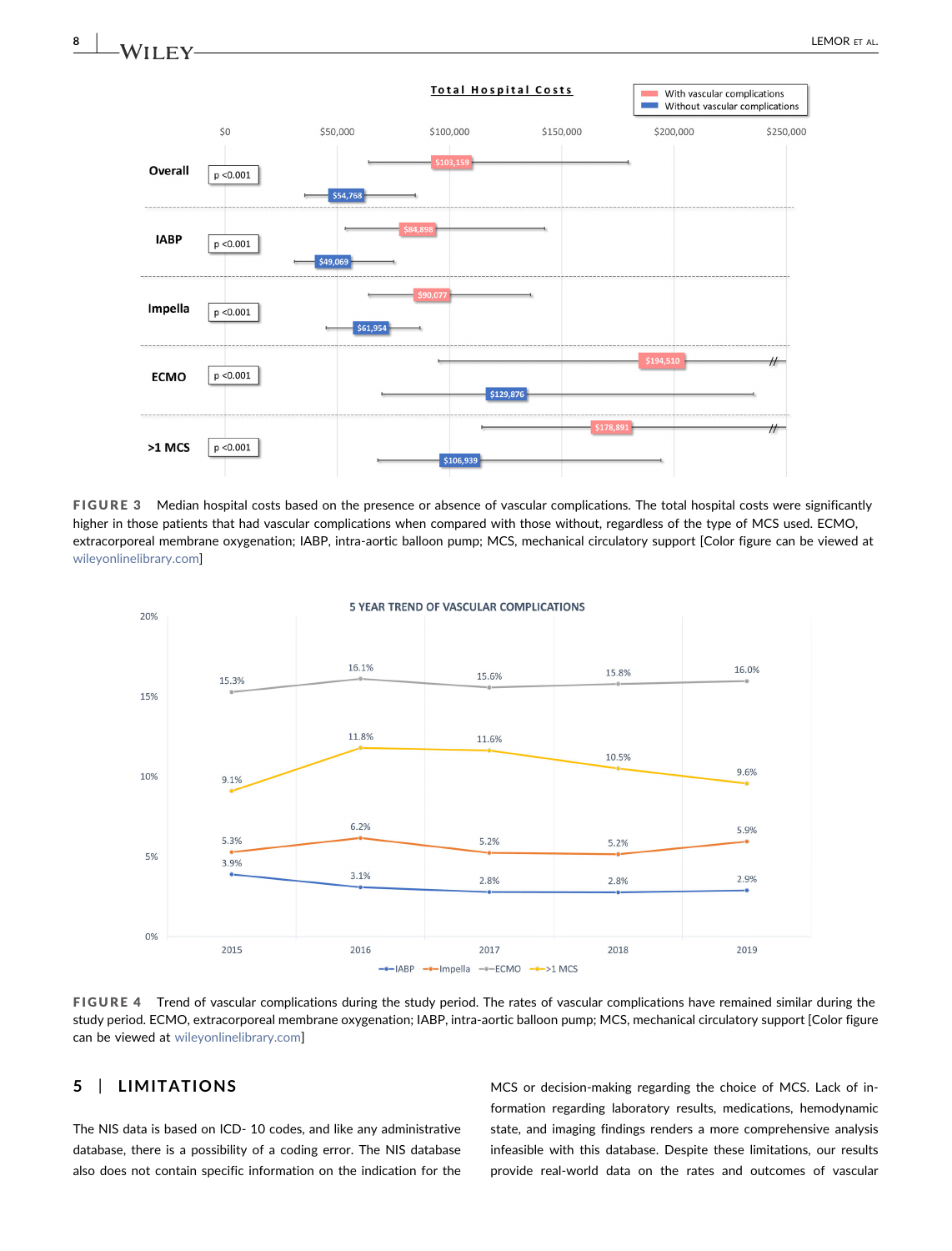complications in patients undergoing large‐bore access MCS procedures in the United States.

#### 6 | CONCLUSION

Vascular complications are associated with higher odds of in‐hospital mortality and higher resource utilization after MCS. Predictors of vascular complications include larger arteriotomy size, female gender, systolic heart failure, peripheral arterial disease, and use of vasopressors. These findings emphasize the importance of meticulous vascular access management for any large‐bore access procedure to minimize complications and their attendant costs.

#### CONFLICTS OF INTEREST

Dr. Cohen has received research grants from Edwards Lifesciences, Medtronic, Boston Scientific, Abbott, Philips; and consulting income from Edwards Lifesciences, Medtronic, Boston Scientific, Abbott. Dr. Tehrani is part of the advisory board for Abbott and has received research grant support from Boston Scientific and Inari Medical. Dr. Alqarqaz has the following disclosures: Abiomed. Dr. O'Neill has the following disclosures: Abiomed and Abbott. Dr. Basir has the following disclosures: Abbott Vascular, Abiomed, Chiesi, Cardiovascular Systems, and Zoll. The rest of the authors have nothing to disclose.

#### DATA AVAILABILITY STATEMENT

The data that support the findings of this study are available from Healthcare Cost and Utilization Project. Restrictions apply to the availability of these data, which were used under license for this study. Data are available at [https://www.hcup-us.ahrq.gov/](https://www.hcup-us.ahrq.gov/databases.jsp) [databases.jsp](https://www.hcup-us.ahrq.gov/databases.jsp).

#### ORCID

Alejandro Lemor D <http://orcid.org/0000-0002-4649-8479> Khaldoon Alaswad <http://orcid.org/0000-0003-1368-5320> Mir B. Basir <https://orcid.org/0000-0003-3486-6753>

#### REFERENCES

- <span id="page-10-0"></span>1. Lemor A, Basir MB, Truesdell AG, et al. Trends in the outcomes of high-risk percutaneous ventricular assist device-assisted percutaneous coronary intervention, 2008‐2018. Am J Cardiol. 2021;156: 65‐71.
- <span id="page-10-1"></span>2. Hochman JS, Sleeper LA, Webb JG, et al. Early revascularization in acute myocardial infarction complicated by cardiogenic shock. SHOCK Investigators. Should we emergently revascularize occluded coronaries for cardiogenic shock. N Engl J Med. 1999;341:625‐634.
- 3. Dixon SR, Henriques JP, Mauri L, et al. A prospective feasibility trial investigating the use of the Impella 2.5 system in patients undergoing high‐risk percutaneous coronary intervention (The PROTECT I Trial): initial U.S. experience. JACC Cardiovasc Interv. 2009;2:91‐96.
- 4. Redfors B, Watson BM, McAndrew T, et al. Mortality, length of stay, and cost implications of procedural bleeding after percutaneous interventions using large‐bore catheters. JAMA Cardiol. 2017;2: 798‐802.
- 5. Seyfarth M, Sibbing D, Bauer I, et al. A randomized clinical trial to evaluate the safety and efficacy of a percutaneous left ventricular

assist device versus intra‐aortic balloon pumping for treatment of cardiogenic shock caused by myocardial infarction. J Am Coll Cardiol. 2008;52:1584‐1588.

- <span id="page-10-6"></span>6. Lemor A, Hosseini Dehkordi SH, Basir MB, et al. Impella versus extracorporeal membrane oxygenation for acute myocardial infarction cardiogenic shock. Cardiovasc Revasc Med. 2020;21: 1465‐1471.
- <span id="page-10-2"></span>7. Nzara R, Rybin D, Doros G, et al. Perioperative outcomes in patients requiring iliac conduits or direct access for endovascular abdominal aortic aneurysm repair. Ann Vasc Surg. 2015;29:1548‐1553.
- Beohar N, Kirtane AJ, Blackstone E, et al. Trends in complications and outcomes of patients undergoing transfemoral transcatheter aortic valve replacement: experience from the PARTNER Continued Access Registry. JACC Cardiovasc Interv. 2016;9:355‐363.
- <span id="page-10-3"></span>9. Charlson ME, Pompei P, Ales KL, MacKenzie CR. A new method of classifying prognostic comorbidity in longitudinal studies: development and validation. J Chronic Dis. 1987;40:373‐383.
- 10. Deyo RA, Cherkin DC, Ciol MA. Adapting a clinical comorbidity index for use with ICD‐9‐CM administrative databases. J Clin Epidemiol. 1992;45:613‐619.
- <span id="page-10-4"></span>11. Van Mieghem NM, Tchetche D, Chieffo A, et al. Incidence, predictors, and implications of access site complications with transfemoral transcatheter aortic valve implantation. Am J Cardiol. 2012; 110:1361‐1367.
- 12. Tamburino C, Capodanno D, Ramondo A, et al. Incidence and predictors of early and late mortality after transcatheter aortic valve implantation in 663 patients with severe aortic stenosis. Circulation. 2011:123:299-308
- 13. Généreux P, Webb JG, Svensson LG, et al. Vascular complications after transcatheter aortic valve replacement: insights from the PARTNER (Placement of AoRTic TraNscathetER Valve) trial. J Am Coll Cardiol. 2012;60:1043‐1052.
- <span id="page-10-5"></span>14. Basir MB, Kapur NK, Patel K, et al. Improved outcomes associated with the use of shock protocols: updates from the national cardiogenic shock initiative. Catheter Cardiovasc Interv. 2019;93: 1173‐1183.
- 15. van Diepen S, Katz JN, Albert NM, et al. Contemporary management of cardiogenic shock: a scientific statement from the American Heart Association. Circulation. 2017;136:e232‐e268.
- 16. Thiele H, Zeymer U, Thelemann N, et al. Intraaortic balloon pump in cardiogenic shock complicating acute myocardial infarction: long‐ term 6‐year outcome of the randomized IABP‐SHOCK II Trial. Circulation. 2018
- 17. Lemor A, Ya'qoub L, Basir MB. Mechanical circulatory support in acute myocardial infarction and cardiogenic shock. Interv Cardiol Clin. 2021;10:169‐184.
- 18. Lemor A, Dehkordi SHH, Alrayes H, et al. Outcomes, temporal trends, and resource utilization in ischemic vs non‐ischemic cardiogenic shock. Crit Pathw Cardiol. 2021
- 19. Thiele H, Zeymer U, Neumann FJ, et al. Intraaortic balloon support for myocardial infarction with cardiogenic shock. N Engl J Med. 2012; 367:1287‐1296.
- <span id="page-10-7"></span>20. Ullery BW, Jin R, Kirker EB, et al. Trends in vascular complications and associated treatment strategies following transfemoral transcatheter aortic valve replacement. J Vasc Surg. 2020;72: 1313‐1324 e5.
- 21. Kodali S, Williams MR, Doshi D, et al. Sex-specific differences at presentation and outcomes among patients undergoing transcatheter aortic valve replacement: a cohort study. Ann Intern Med. 2016; 164:377‐384.
- <span id="page-10-8"></span>22. Chacko Y, Parikh RV, Tremmel JA. Vascular access-related complications in women: temporal trends, emerging data, and the current state of interventional cardiology practice. Curr Atheroscler Rep. 2018;20:41.